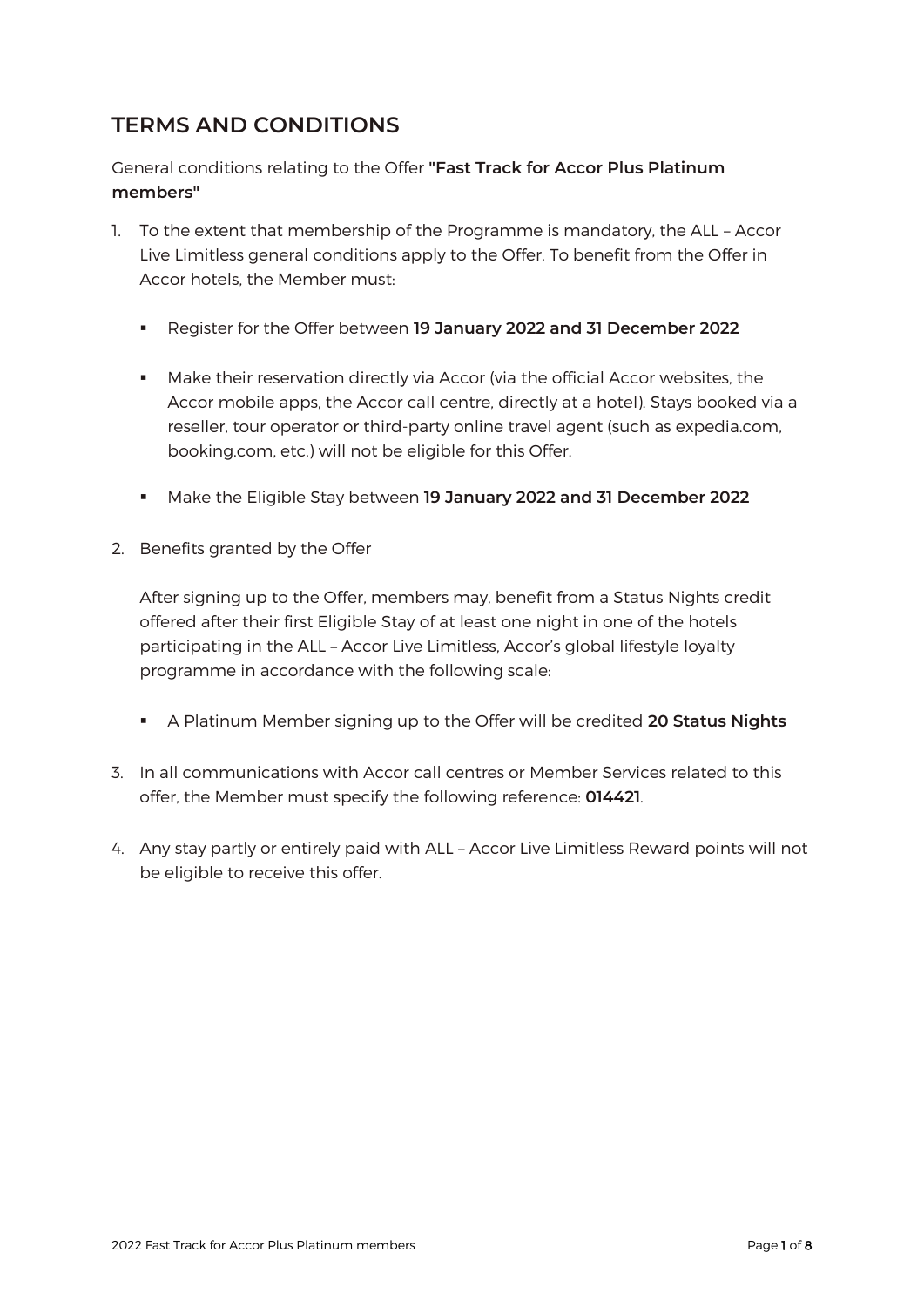## **GENERAL CONDITIONS OF USE FOR THE FAST TRACK OFFER**

The Fast Track offer (hereinafter the "Offer") proposed by ACCOR SA (hereinafter "ACCOR"), a public corporation, registered in the Trade and Companies Register of Nanterre under the number 602 036 444 and with registered office at 82, rue Henri Farman – 92130 Issy-les-Moulineaux – France, is designed to enable its Members to benefit from the advantages described below when staying at ACCOR hotels participating in the Offer as well as hotels run by Offer Partners. The purpose of these General Conditions of Use (hereinafter "GCU") is to define the Offer, its terms and the conditions applicable between Members and "ACCOR" relating to the use of the Offer. The GCU can be viewed on the website [https://all.accor.com/loyalty](https://all.accor.com/loyalty-program/earn/index.en.shtml)[program/earn/index.en.shtml.](https://all.accor.com/loyalty-program/earn/index.en.shtml) ACCOR reserves the right to modify the GCU at any time. Any such amended GCU for the Offer will take effect on the date of their posting on the website [https://all.accor.com/loyalty-program/earn/index.en.shtml.T](https://all.accor.com/loyalty-program/earn/index.en.shtml)he applicable GCU for the Offer are those in force on the date of the website visit. The Offer is only applicable if the legislation of the Member's country of residence permits it. If not, membership to the Offer is deemed null and void.

#### **DEFINITIONS**

**Check-in:** Date of arrival at the hotel. Member: Person who is a member of the ALL – Accor Live Limitless loyalty programme, having accepted the Offer and agreed to the General Conditions of Use for the Offer.

**Eligible Night:** Night booked in a participating hotel, at eligible rates via ACCOR distribution channels (websites, Accor reservation centre, hotels) and traditional travel agencies connected automatically with the ACCOR reservation centre. Nights reserved with a reseller, a tour operator or a third-party online travel agency (such as Expedia.com, booking.com etc.) are not Eligible Nights and cannot be accumulated as Status Nights in order to obtain a Status or any Status Nights credit.

**Status Night:** Eligible Night booked by a Member which counts towards gaining access to a Status in accordance with the scale described in article 2.3. Partner: Company not operated under one of the ACCOR group brands, but which participates in the Programme by offering its guests the options of joining the Programme and the Offer. Point: Unit accumulated by a Member, based on a scale, following an Eligible Stay in a hotel participating in the Programme, an eligible service consumed through a Partner or within the framework of a special offer or promotional operation. There are two types of Points: Reward points and Status points.

**Reward points**: Points obtained by a Member which the Member can convert into Rewards in accordance with the ALL – Accor Live Limitless loyalty programme.

**Status points:** Points obtained by a Member enabling access to the different Status levels of the ALL – Accor Live Limitless loyalty programme. Programme: ALL – Accor Live Limitless loyalty programme (hereinafter the "Programme")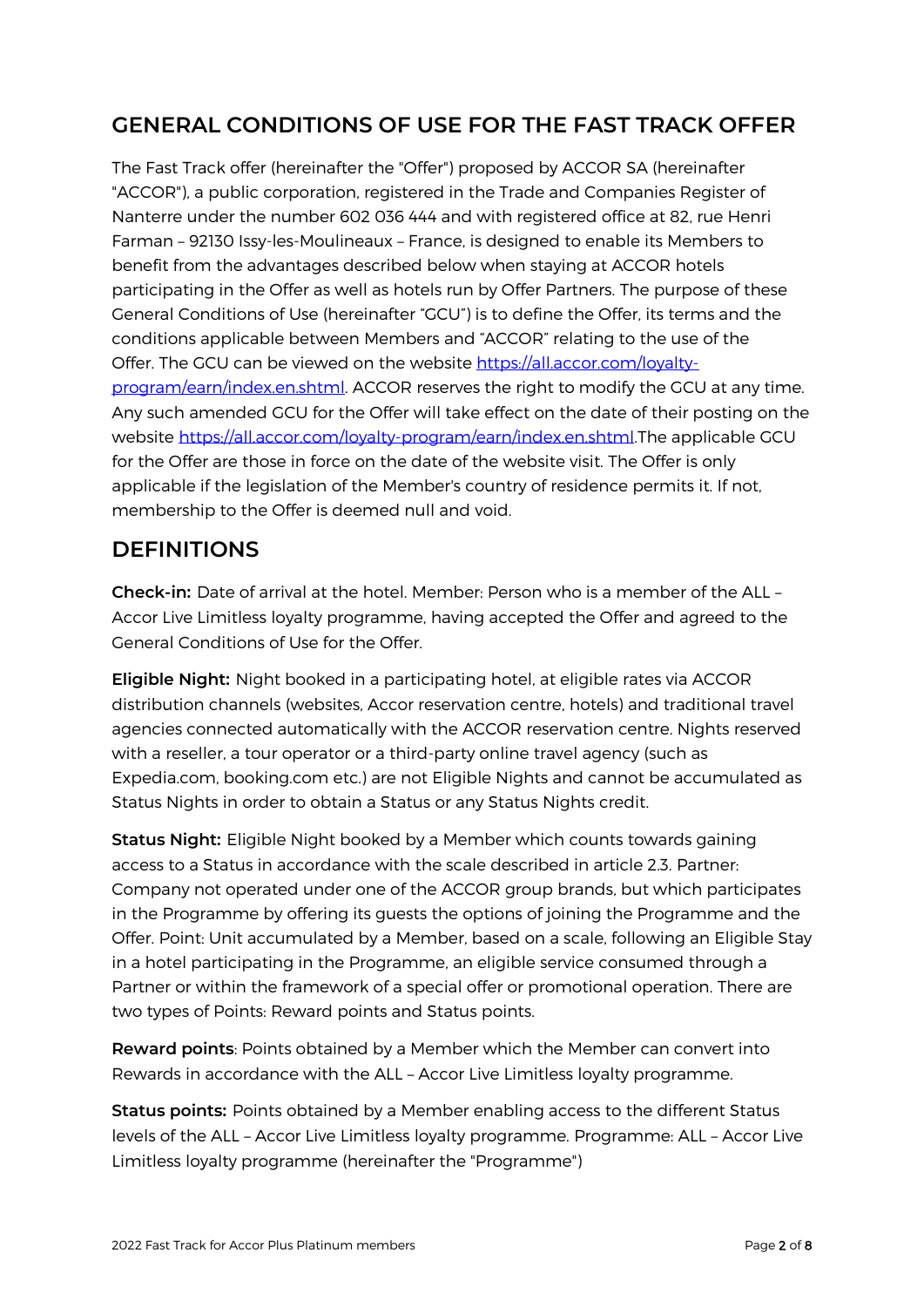**Eligible Stay:** Stay booked in a participating hotel, at eligible rates and via ACCOR distribution channels and travel agencies automatically connected to the ACCOR reservation centre.

**Status:** Level subject to the number of Status Nights accumulated by the Member over a given period.

**Eligible rates:** All public, corporate and promotional rates are eligible, with the exception of the following rates: - room rates for group reservations when rooms are billed and paid for globally by the organiser (excluding the Meeting Planner promotional offer);

- rates that may be offered to collaborators of our partners (travel, tourism industries etc.) also called "Partner Rates";
- room rates for crews (airlines, shipping companies or others);
- **•** rates for ACCOR employees, employees of Partner companies and service providers of the ACCOR group;
- tour operator rates.

#### **FEATURES OF THE OFFER**

**Hotels participating in the Offer:** Nearly 3,800 hotels worldwide are participating in the Offer, including establishments operated under the brands Sofitel, Pullman, MGallery, Grand Mercure, Novotel, Novotel Suites, Mercure, Adagio (including Adagio Access and Hipark by Adagio), ibis, ibis Styles, The Sebel; The following establishments and brands are not participating in the Offer: [https://all.accor.com/gb/loyalty](https://all.accor.com/gb/loyalty-program/user/hotels_exception.shtml)[program/user/hotels\\_exception.shtml.](https://all.accor.com/gb/loyalty-program/user/hotels_exception.shtml) The list of establishments not participating in the Offer is subject to change. The updated list can be found on the website: [https://all.accor.com/gb/loyalty-program/user/hotels\\_exception.shtml.](https://all.accor.com/gb/loyalty-program/user/hotels_exception.shtml) The benefits of the Offer will no longer be valid after the date on which the establishment leaves the network or terminates its participation in the said Offer.

**General conditions relating to the Offer:** To the extent that membership of the Programme is mandatory, the ALL – Accor Live Limitless general conditions apply to the Offer. To benefit from the Offer in ACCOR hotels, the Member must:

- register for the Offer between 19 January 2022 and 31 December 2022
- make a reservation between 19 January 2022 and 31 December 2022
- make an Eligible Stay between 19 January 2022 and 31 December 2022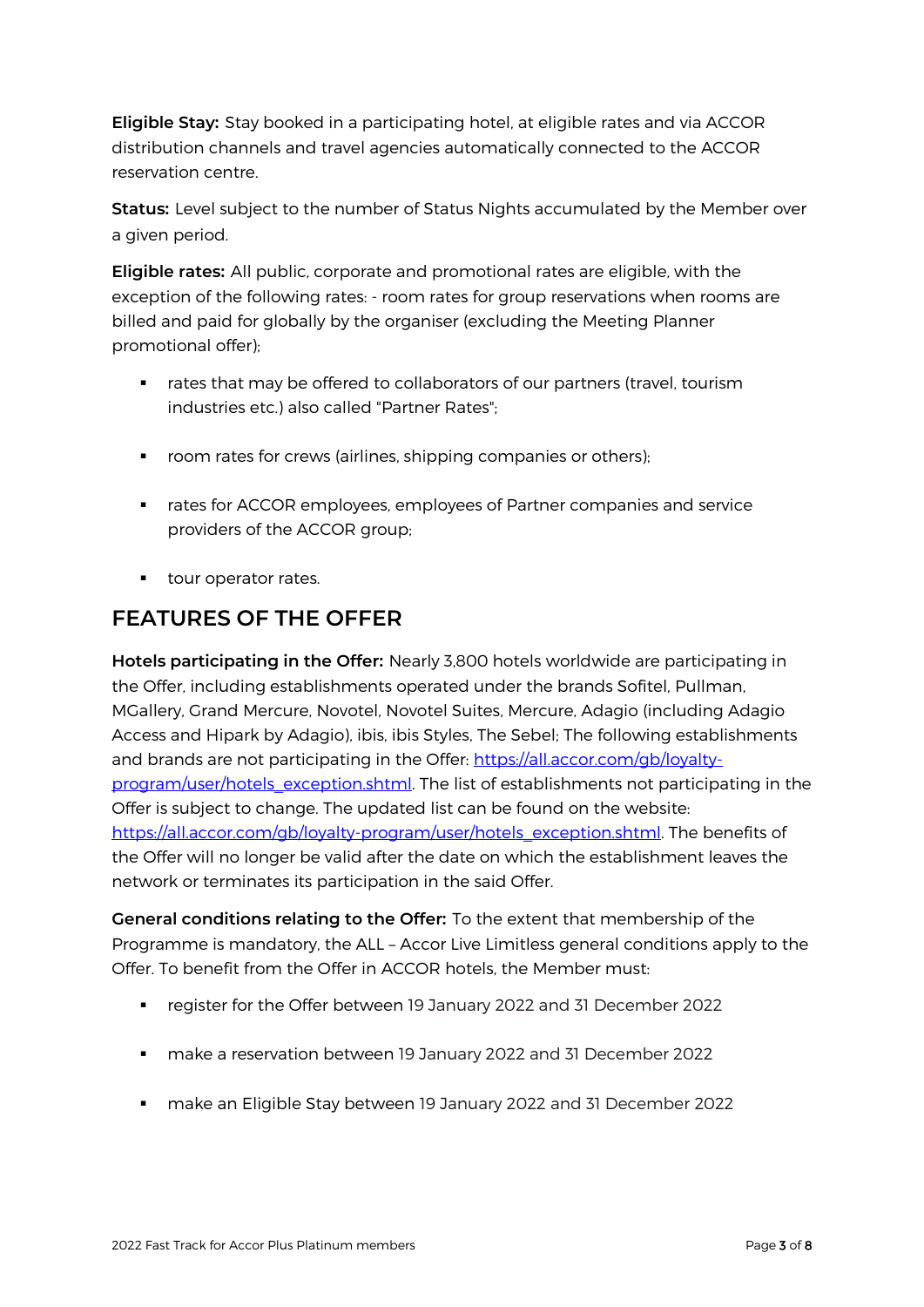**Combination of the Offer with other Offers:** The Offer can be combined with other offers to earn bonus Reward points or current promotional benefits. However, Members cannot sign up to several Fast Track Offers available during the same period of stay. Registration for a Fast Track Offer means the Member cannot sign up for another Fast Track Offer (even if more favourable) valid during the same period of stay.

Members cannot unsubscribe from a Fast Track Offer in order to subscribe to another offer valid during the same period of stay.

**Offer validity period:** The Offer is valid from 19 January 2022 – 31 December 2022 for registration and bookings.

**Benefits granted by the Offer:** In accordance with the General Conditions of Membership of the ALL – Accor Live Limitless loyalty programme, when a Member records an Eligible Stay in one of the hotels participating in the Programme, including at least one paid night actually spent at the hotel by the Member, the Member's account is credited with the Status Nights corresponding to the stay in the following ways:

- **E** A Classic Member gains Silver Status on accumulating 10 Status Nights
- **•** A Silver Member gains Gold Status on accumulating 30 Status Nights
- A Gold Member gains Platinum Status on accumulating 60 Status Nights
- **•** A Platinum Member maintains Platinum Status by maintaining 60 Status Nights

Only the reservation for the room occupied by the Member is counted as an Eligible Night.

The reservation by a Member of several rooms only counts as one Eligible Night. After signing up to the Offer, Members may, depending on their status, benefit from a Status Nights credit offered after their first Eligible Stay of at least one night in one of the hotels participating in the ALL – Accor Live Limitless loyalty programme in accordance with the following scale:

**•** A Platinum Member signing up to the Offer will be credited 20 Status Nights

The Status Nights offered are automatically credited to the Member's customer account within ten days of the end of stay at the hotel.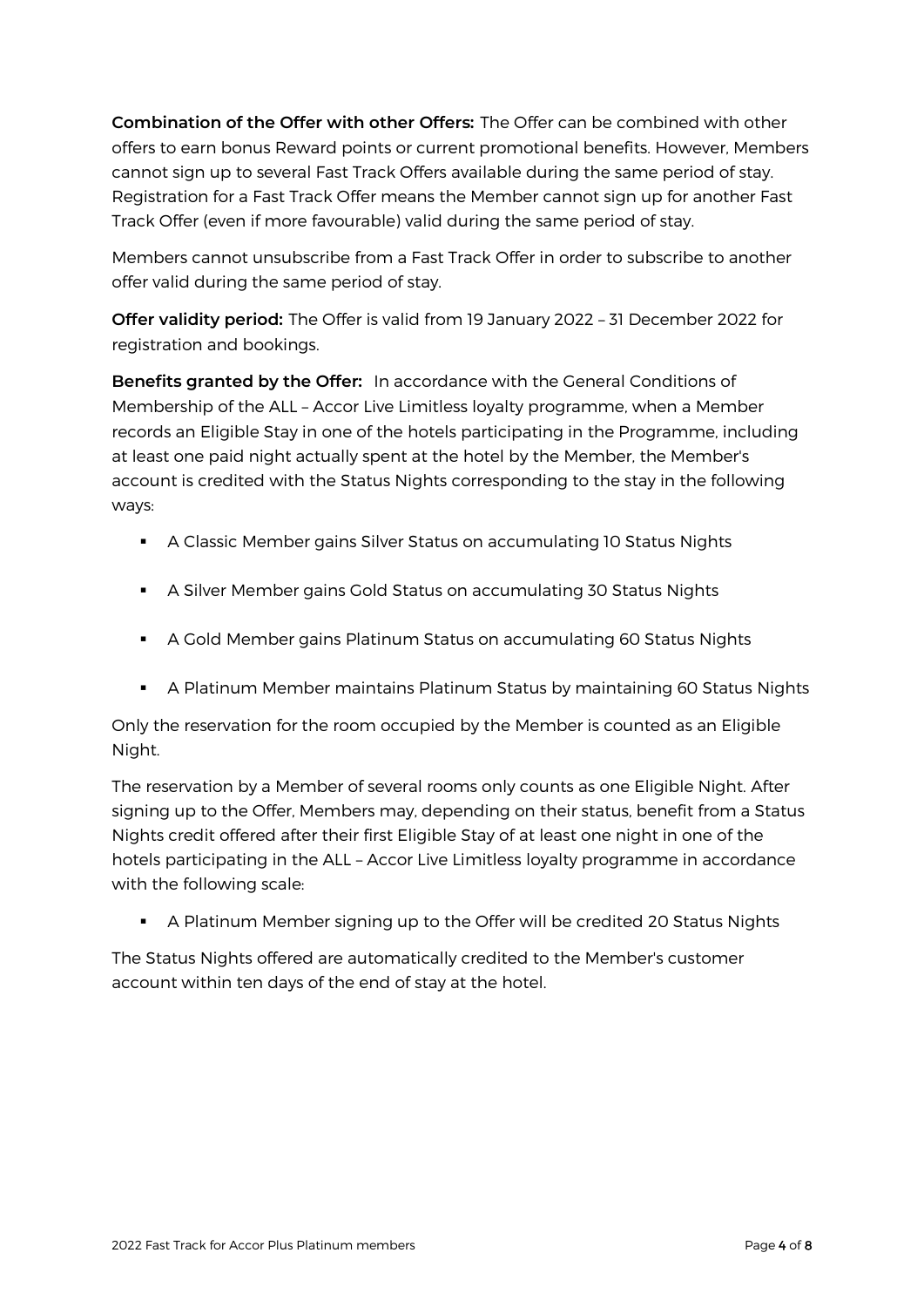The Status Nights offered are added, where applicable, to the Status Nights that the Member has accumulated during the calendar year in accordance with the ALL – Accor Live Limitless loyalty programme. Conditions for awarding Status Nights credits. The Status Nights can only be credited once the Member has signed up to the Offer, and only during the Offer's validity period. Status Nights cannot be transferred to another Member. They are strictly personal and non-transferable. By adhering to the GCU for the Offer, the Member recognises and accepts that the Status Nights do not constitute a means of payment and have no monetary value. Only Eligible Stays booked at an eligible rate give entitlement to the Offer benefits.

#### **SIGNING UP TO THE OFFER**

#### **Membership conditions The Offer is open to:**

**• Any Member of Accor Plus with Platinum Status who has personally received an** invitation to benefit from the Offer and the link allowing them to register for the Offer.

The accumulation of Reward points or Status points cannot in any case provide an entitlement to register for the Offer. Registration for the Offer is free. Registration for the Offer is not open to groups. Registration for the Offer by personal invitation received from Accor Plus must be made between 19 January 2022 – 31 December 2022. Any Member joining the Offer must accept these General Conditions of Use for the Offer without reservation. These GCU prevail over any previous text.

**Membership terms:** After registering online for the Offer, the Member will receive an email to the address given, confirming their registration for the Offer and the effective date of membership. The Offer can be viewed on the Member's customer account. To benefit from its advantages, the Member must present their membership card or indicate their card number when making each reservation.

#### **COMMUNICATION RELATING TO THE OFFER**

Having joined the Offer, a Member can view all of the information relating to their membership to the Offer in their customer account on the website all.accor.com. Electronic commercial communications relating to the Offer may be sent to a Member who has previously agreed to receive this type of communication by subscribing to commercial offers. If the Member no longer wishes to receive commercial communications relating to the Offer by email, they may at any time unsubscribe from the commercial offers by clicking on the unsubscribe link at the bottom of the said email, without this affecting membership. Any change of electronic or postal address, name or any other information that may be necessary must be made as soon as possible by the Member on their customer account on the website <https://all.accor.com/france/index.fr.shtml>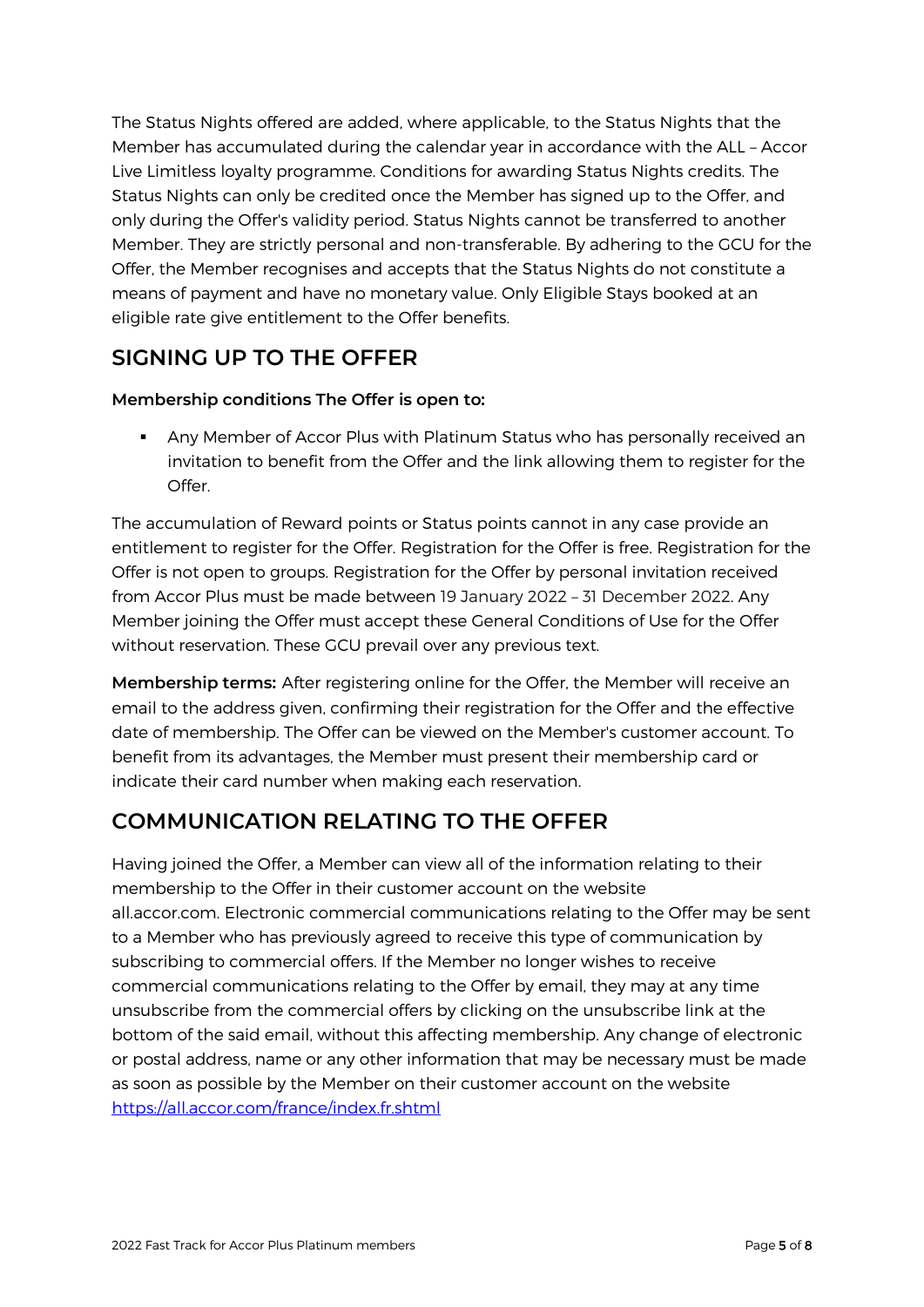## **RESPONSIBILITY OF THE MEMBER**

The commitments or rules to be observed by the Member under penalty of exclusion from the Offer are as follows: Comply with the internal regulations of hotels participating in the ALL – Accor Live Limitless loyalty programme. Present your card and/or membership number at the time of reservation and upon arrival at the hotel.

Do not lend or transfer your membership card to a third party. In the event of loss or theft: the Member must inform ACCOR as soon as possible using the "Contact" section on the tab on the accorplus.com website, then "Declare a card lost, stolen or not received".

#### **PERSONAL DATA PROTECTION**

The data collected is processed by ACCOR, the controller, whose head office is located at 82 rue Henri Farman, 92130 Issy Les Moulineaux, within the framework of membership to and management of the Offer as well as managing complaints and sending commercial information and communication to prospective customers and in relation to participating in the Offer. This information is sent to ACCOR as well as its subsidiaries and commercial and contractual partners (service providers, car hire companies, hotels etc.). It will be protected as described in the Personal Data Protection charter, accessible from the "Personal data" tab on the all.accor.com website. Members' data may be transmitted, under certain circumstances, for the aforementioned purposes, to recipients located in countries that are not members of the European Union and do not have a protection standard.

Consequently, appropriate and adapted guarantees are put in place, a copy of which may be requested by any member. ACCOR also implements, on the basis of its legitimate interest, the processing of personal data with the aim of detecting and managing anomalies, and in particular fraud, which may occur when a Member signs up to the Offer or when crediting Status Nights. The data collected in this context is sent to personnel authorised by ACCOR, its service providers and, if necessary, Programme Partners as well as the manager of the hotel affected by an anomaly. Members are informed by email of any detected anomalies concerning them. Any Member has the right to request access to their personal data, and the rectification, erasure, limitation or opposition to processing and portability of their data by writing to [data.privacy@accor.com.](mailto:data.privacy@accor.com) A Member also has the right to give instructions as to how this information should be processed following their death.

The Member also has the right to file a complaint with a supervisory authority. In accordance with the provisions of the law of 6 January 1978, the Member has a right of access, interrogation and rectification of the data concerning them, as well as a right of opposition for legitimate reasons to the personal data concerning them being subject to processing and a right of opposition to being used for marketing, in particular commercial marketing. Members may exercise their rights by writing to [data.privacy@accor.com.](mailto:data.privacy@accor.com)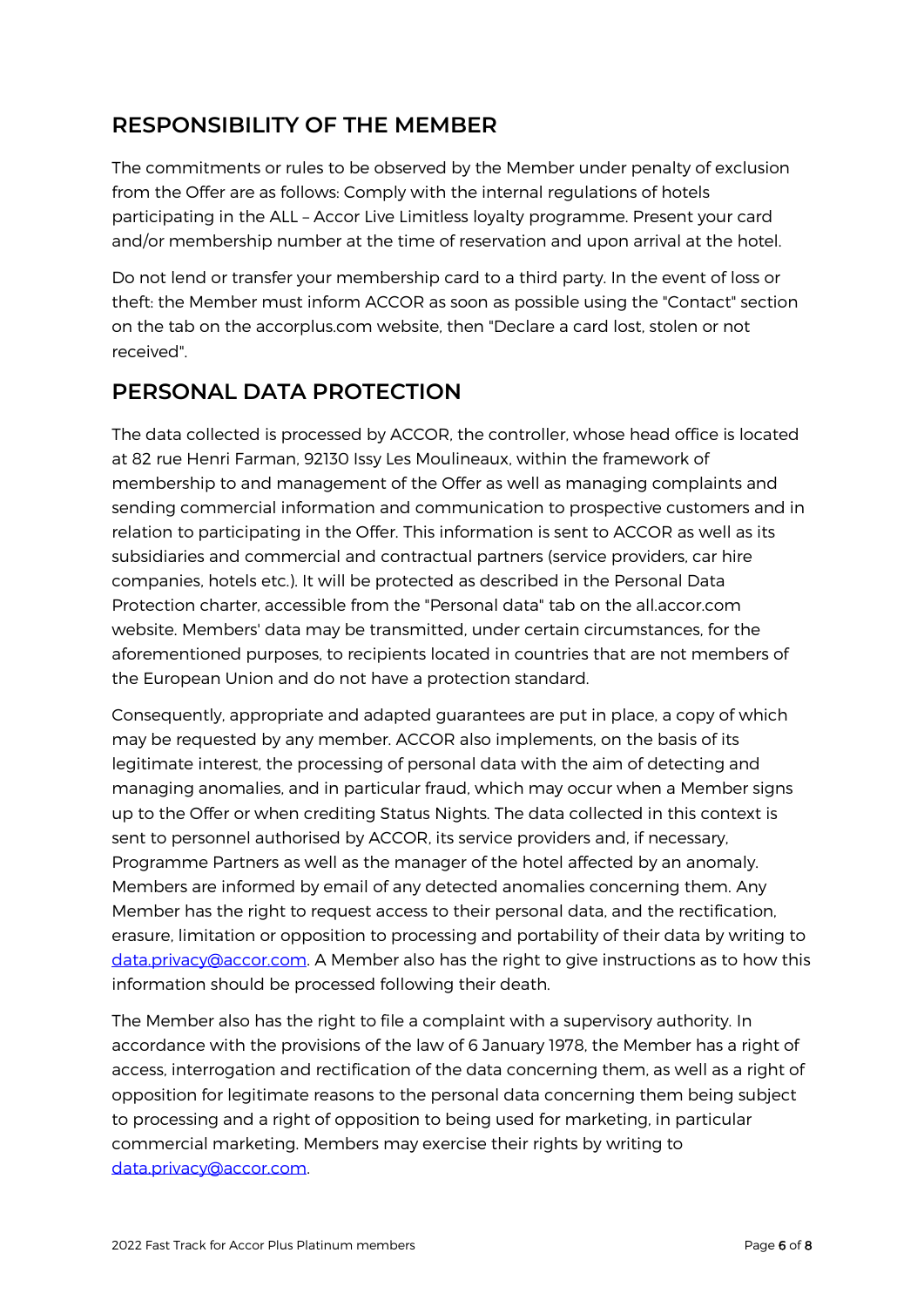## **COMPLAINTS**

In the event of any complaint concerning the crediting of nights spent in participating hotels, the Member has a period of 6 months from the date of check-out to file a complaint for the missing Status Nights.

The complaint must be made from the "help and assistance" section of the accorplus.com website, by selecting "Contact".

## **LANGUAGE**

These General Conditions of Use for the Offer and any communication relating to the Offer are written in French and have been translated into various foreign languages depending on the nationality of the recipient.

In case of contradiction with any version in a foreign language, the provisions of the French version shall prevail.

# **APPLICABLE LAW AND COMPETENT JURISDICTION**

The General Conditions of Use for the Offer are governed by French law, without hindering the mandatory protective provisions that may be applicable in the country of residence of the Member in question. In the event of any dispute or litigation that might arise in relation to this document between a Member on the one hand and ACCOR on the other, the parties undertake as a priority to seek an amicable settlement. After having contacted Accor's customer service team via the heading "Contact us" on the website to try and resolve the dispute amicably, and in case of a negative response or no response within sixty (60) days of the claim, the Member may engage the relevant mediation service, Médiateur du Tourisme et du Voyage – BP 80303 – 75823 Paris Cedex 17. The Mediator's referral procedure and contact information are available on the website [www.mtv.travel.](http://www.mtv.travel/)

A referral to the Mediator can be made within twelve (12) months of the first complaint.

The Mediator's referral form is accessible from the following link: [www.mtv.travel.](http://www.mtv.travel/) The Member is also notified of the existence of a European Online Dispute Resolution ("ODR") Platform to which they may refer the matter. The Member may access it at the following link:

[https://ec.europa.eu/consumers/odr/main/index.cfm?event=main.home.chooseLanguag](https://ec.europa.eu/consumers/odr/main/index.cfm?event=main.home.chooseLanguage) [e](https://ec.europa.eu/consumers/odr/main/index.cfm?event=main.home.chooseLanguage)